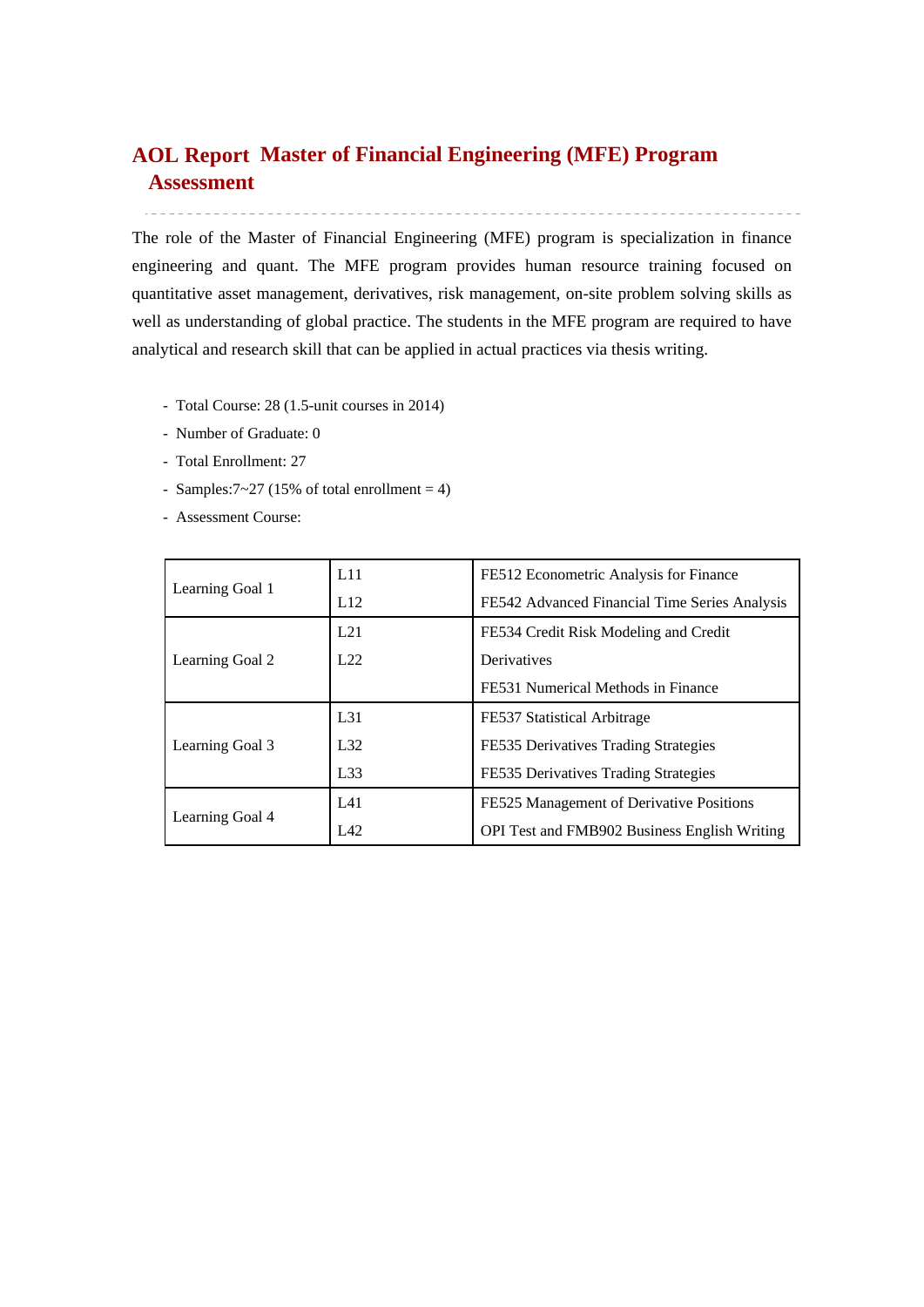### *Outline of assessment*

Overall, the students of the Master of Financial Engineering (MFE) program meet expectations successfully. L1, L2, L3, and L4 have the average scores of 2.20, 2.23, 2.35, and 2.43 which are higher than the criterion value 2 which means students meet the expectations. Most of the scores of traits exceed the criterion, but the scores of 'Generation of alternatives' (L12-T5), 'Recommendations' (L12-T6), 'Solutions' (L12-T7), and 'Incubation: idea finding' (L21-T3) are below the criterion that means students fail to meet the expectations for those traits. However, they mark 1.83, 1.83, 1.83, and 1.90, respectively, which are close to the criterion value. It means students achieved learning goals for even unsatisfactory traits.

 Students of MFE program achieve high levels in basic theory, analytical research tools, and background about their research areas. However, they get poor results in the process of research: 'Incubation: idea finding', 'Illumination: solution finding', and 'Verification: acceptance finding'. Compared to L21 result in last year, each score of trait L21 falls except for Trait 2, meaning that there has recently been a decline in the research ability. This result implies that they have difficulties in how to find their research theses and how to shape their researches. Therefore, it seems that lectures about method in writing a research paper should be provided to the students.

Students of MFE program have the strengths in making documents rather than delivering presentations. However, they have some troubles in making presentation and demonstrating effective interpersonal communication in a team setting. Therefore, courses related to effective presentation and communication skills should be provided to the students.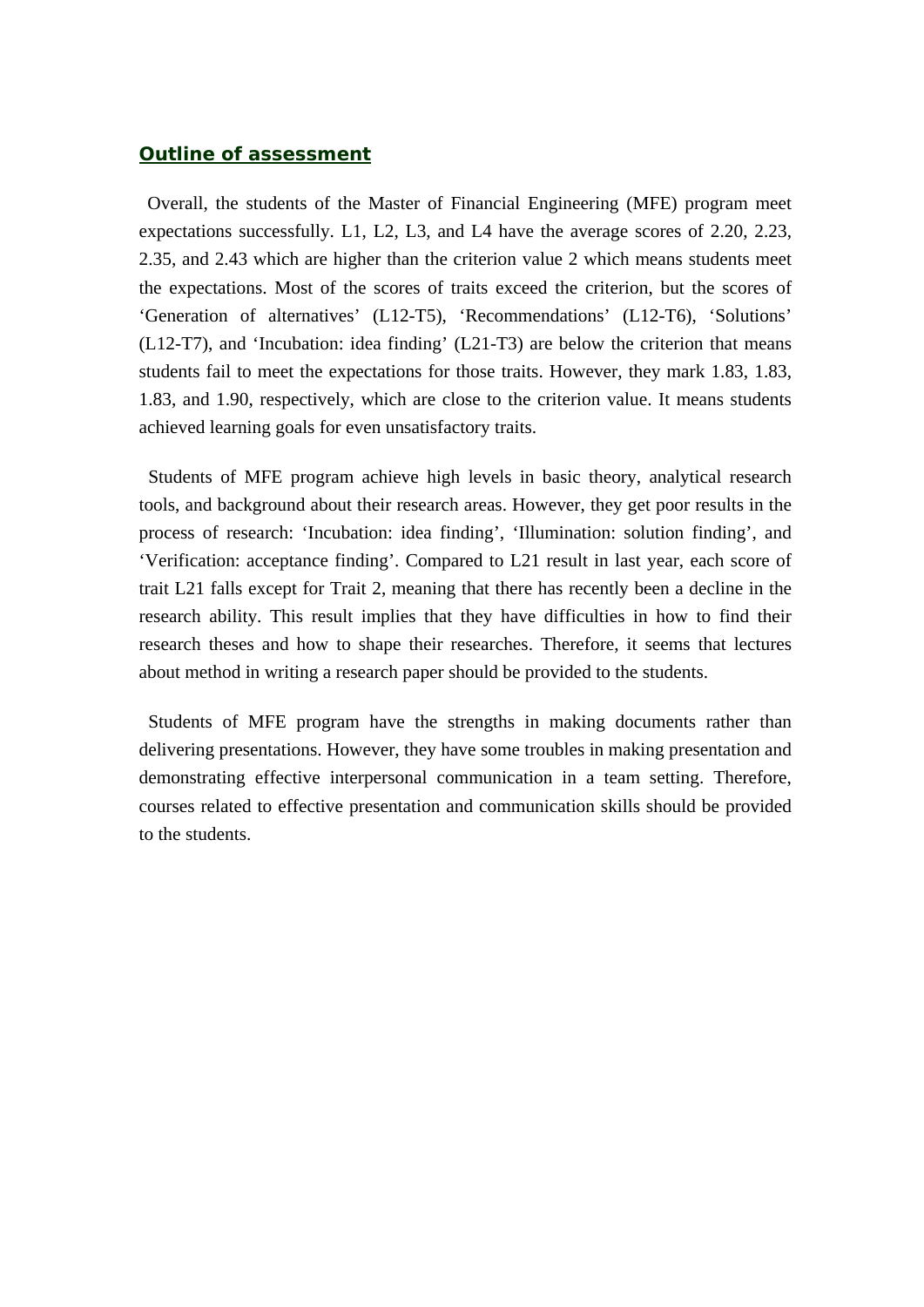## *Overview of assessment*

### **MFE Program Assessment: Learning Goal 1**

# **Our graduates will command analytical thinking in solving complex financial decision problems.**

| <b>Learning Objective</b>                                                                                                                                                                                  | <b>Sample</b>                    | <b>Methods</b>                                                                                |  |  |  |  |  |
|------------------------------------------------------------------------------------------------------------------------------------------------------------------------------------------------------------|----------------------------------|-----------------------------------------------------------------------------------------------|--|--|--|--|--|
| (L11) Graduate will have basic quantitative<br>skills for research<br>(L12) Graduate will use appropriate quantitative<br>analytical techniques to identify problems in<br>finance and develop a solution. | FE512 (N=32),<br>$FE542 (N=18),$ | - (L11) Test evaluation by<br>faculty<br>- (L12) Test and assignment<br>evaluation by faculty |  |  |  |  |  |

#### Finding

- The average scores for L11 and L12 are 2.20 and 2.23

\* 1 (Fails to Meet Expectations) 2 (Meets Expectations) 3 (Exceed Expectations)

**-** L11 and L12 meet expectations successfully.

- The achievement in application and finding a solution (L12) is higher than that in basic skills (L11).

- In evaluation of L11, the average score of 'Consistent conclusions' (Trait 5) is higher than others.

- In evaluation of L12, the average scores of 'Quantitative knowledge' (Trait 1), 'Application of

quantitative analytical tools' (Trait 2), 'Application of financial analysis' (Trait 3), and

'Identification of case problems/issues' (Trait 4) mark the highest points.

- 21.875% (7/32) of students have difficulty in constructing logic and organization (Trait 1 for L11).

- 9.375% (3/32) of students could not meet expectations for L12. (get points lower than 2 at least in one trait for L22.)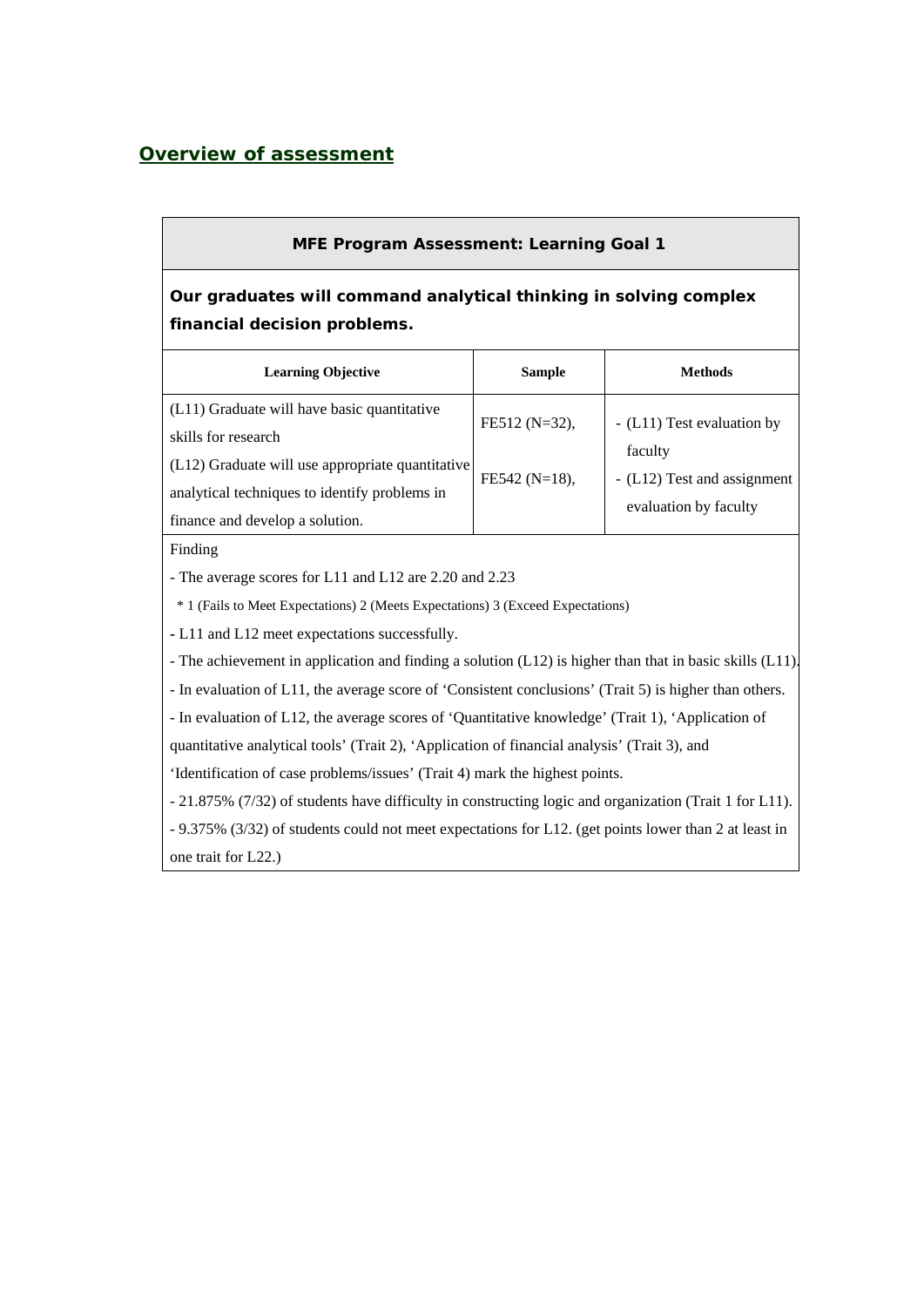#### **MFE Program Assessment: Learning Goal 2**

#### **Our graduates will have skills (or ability) to conduct quality research.**

| <b>Learning Objective</b>                                           | <b>Sample</b> | <b>Methods</b>             |
|---------------------------------------------------------------------|---------------|----------------------------|
| (L21) Graduate will engage in management                            |               |                            |
| research and present the findings of such research FE534 ( $N=20$ ) |               | - (L21) Test evaluation by |
| effectively.                                                        |               | faculty                    |
| $(L22)$ Graduate will have basic theory, analytical FE531 (N=14)    |               | - (L22) Test evaluation by |
| research tools, and background about their                          |               | faculty                    |
| research area.                                                      |               |                            |

Findings

- The average score for L21 and L22 are 2.12 and 2.34.

\* 1 (Fails to Meet Expectations) 2 (Meets Expectations) 3 (Exceed Expectations)

**-** L21 and L22 meet expectations successfully.

- Several students (3~4 from 20) cannot prepare a research (Trait 1 and 2 for L21). It means that those students have difficulty in finding research sources and identifying objectives.

- Compared to L21 result in last year, each score of trait for L21 falls except for Trait 2. It implies

that there has recently been a decline in the research ability.

- Students fail to meet expectations in 'Incubation: idea finding' for L21. Therefore, they need to try to generate many ideas with novelty or diversity.

- 'Proper use of effective research tools' (Trait 3 for L22) received low mark relatively.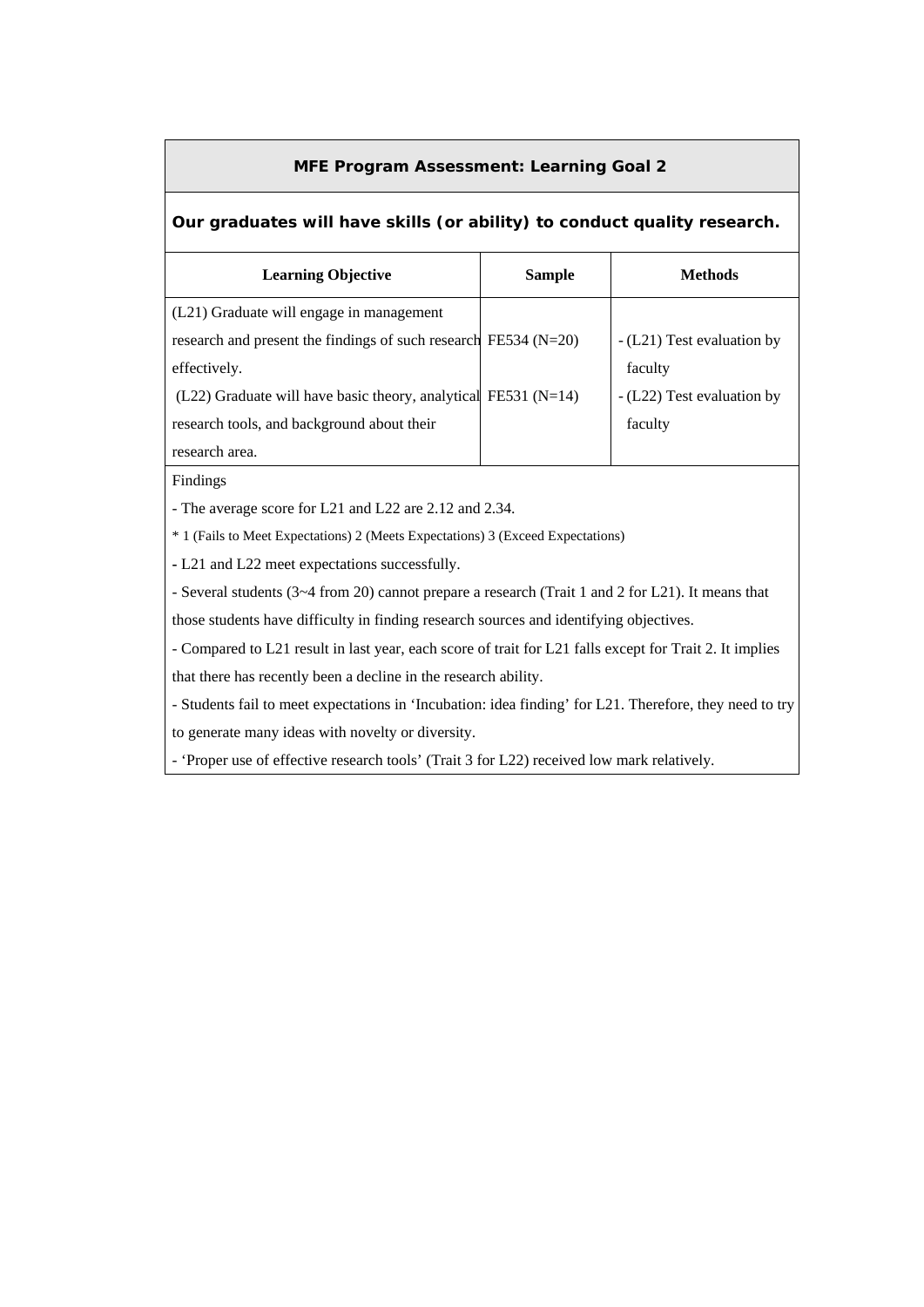#### **MFE Program Assessment: Learning Goal 3**

## **Our graduates will be effective communicators.**

| <b>Learning Objective</b>                                                                                  | <b>Sample</b>  | Methods                                       |
|------------------------------------------------------------------------------------------------------------|----------------|-----------------------------------------------|
| (L31) Graduate will produce professional<br>business or academic documents.                                | $FE537 (N=17)$ | $-L31$ ) Term paper<br>evaluation by faculty  |
| (L32) Graduate will deliver effective<br>presentation accompanied with proper media                        | $FE535(N=8)$   | - (L32) Presentation<br>evaluation by faculty |
| technology.<br>(L33) Graduate will demonstrate effective<br>interpersonal communication in a team setting. | $FE535 (N=8)$  | - (L33) Presentation<br>evaluation by faculty |

Finding

- The average scores for L31, L32 and L33 are 2.56, 2.13, and 2.13, respectively

\* 1 (Fails to Meet Expectations) 2 (Meets Expectations) 3 (Exceed Expectations)

**-** L31, L32 and L33 meet expectations successfully.

- The result shows that students achieve successfully in producing professional business documents. (L31)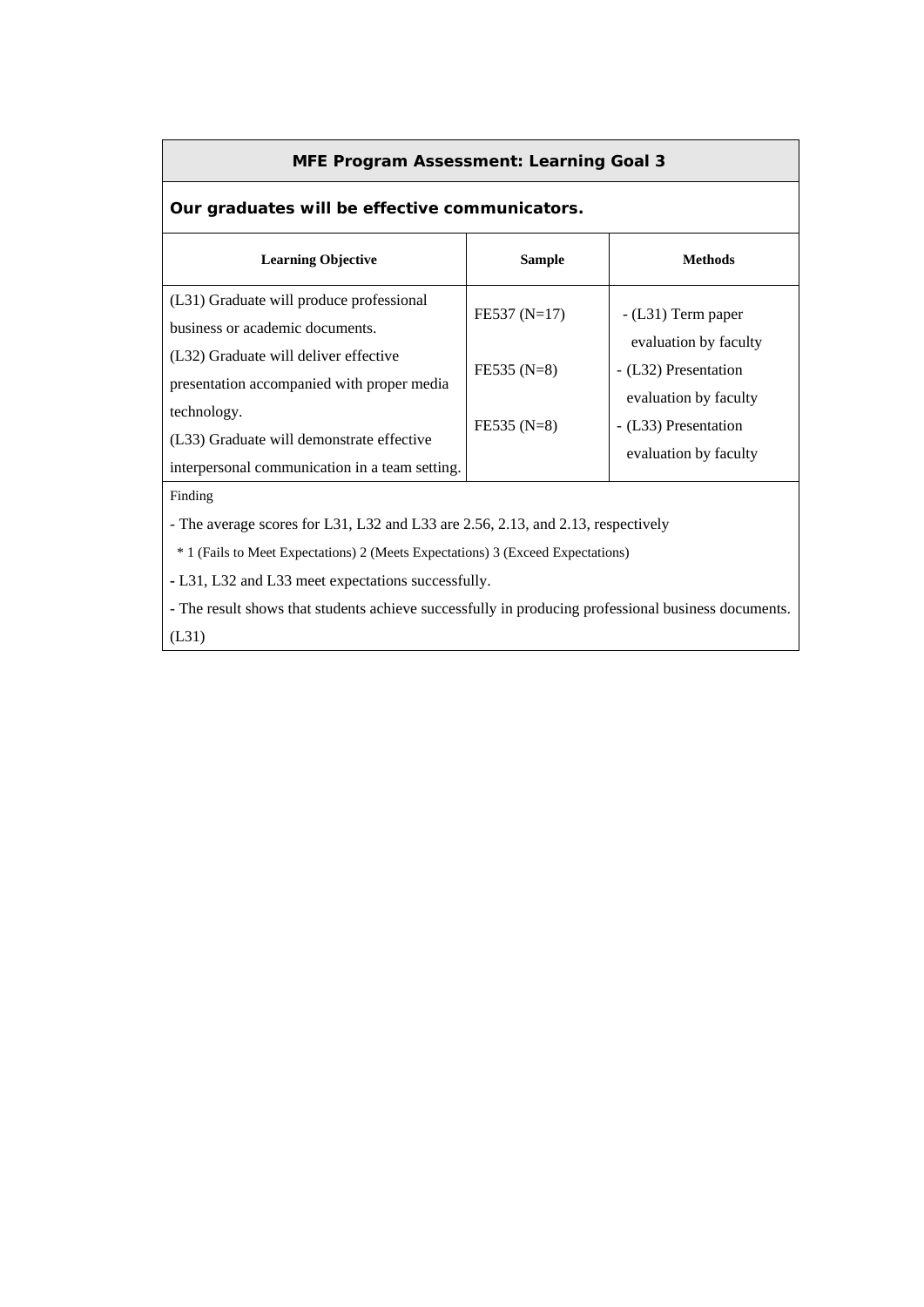#### **MFE Program Assessment: Learning Goal 4**

#### **Our graduates will have a global perspective.**

| <b>Learning Objective</b>                                                                                  | Sample                                                           | <b>Methods</b>                              |  |  |  |  |  |
|------------------------------------------------------------------------------------------------------------|------------------------------------------------------------------|---------------------------------------------|--|--|--|--|--|
| (L41) Graduate will understand global<br>business issues and relate current<br>issues to emerging business | $FE525 (N=8)$                                                    | (L41) Test evaluation by<br>faculty         |  |  |  |  |  |
| opportunities.                                                                                             | FMB902 (N=21)                                                    | (L42) Class participation                   |  |  |  |  |  |
| (L42) Graduate will take command of<br>global financial markets in business<br>English or other languages. | (MFE program shares the<br>English courses with<br>FMBA program) | evaluation by faculty and OPI<br>evaluation |  |  |  |  |  |

Finding

- The average scores for L41 and L42 are 2.13 and 2.73.

\* 1 (Fails to Meet Expectations) 2 (Meets Expectations) 3 (Exceed Expectations)

**-** L41 and L42 meet expectations successfully.

- 'Application of analysis to global business situation' (Trait 3 for L41) received low mark relatively.

- All MFE students should pass OPI level test (Official business English speaking capability

test). They can get 1~6, AS, and S level according to their English skills. If any student fails to get

AS or higher OPI level, he/she need take English proficiency courses. 32.1% of MFE students have

got OPI level AS or higher OPI level. Only 3.6% of MFE student have got OPI level below 3.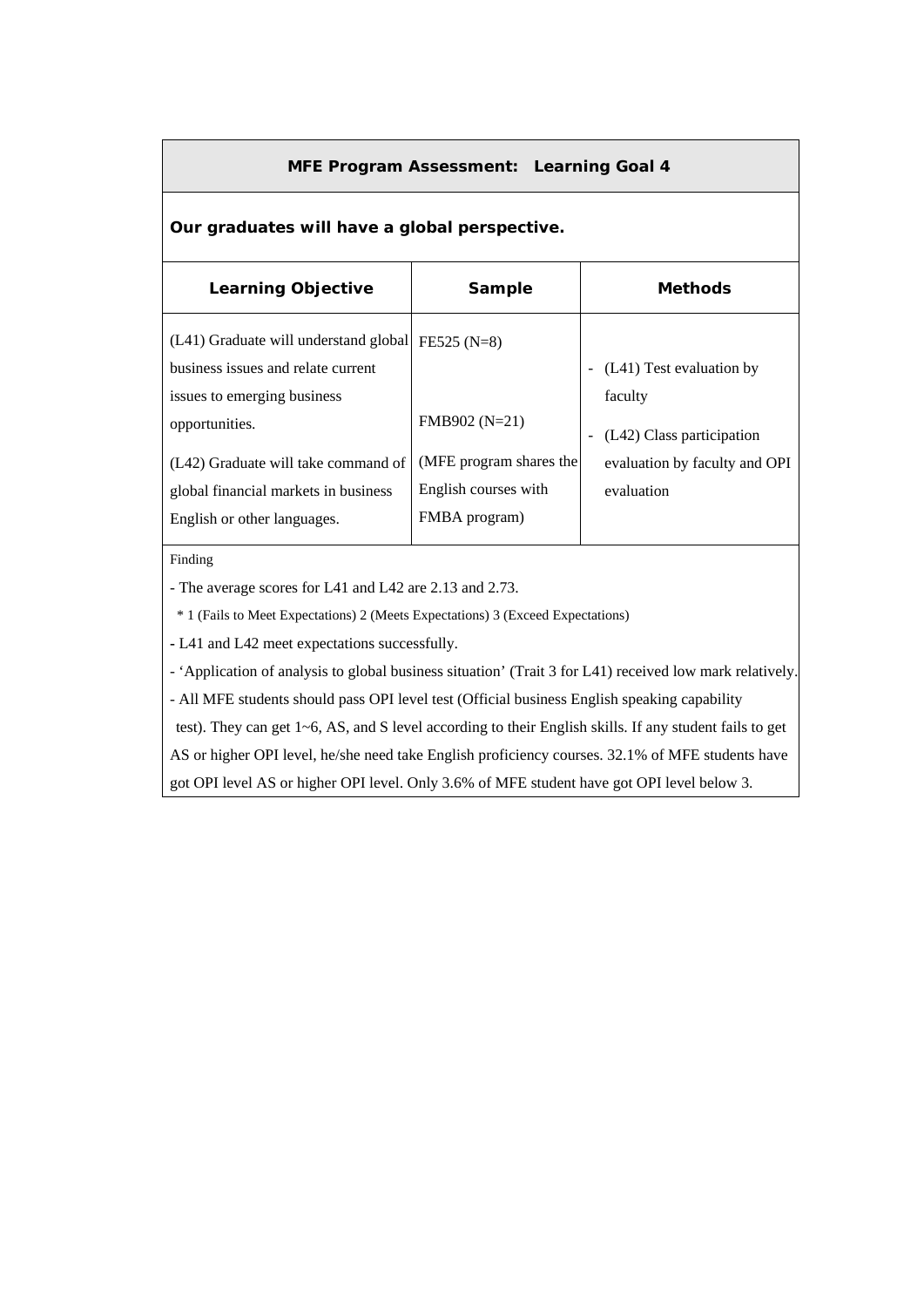# *Data Analysis and Results*

|              | Assessment Learning Goal L1 |                |           |                |                |      |                |                |                |                |                |                |  |
|--------------|-----------------------------|----------------|-----------|----------------|----------------|------|----------------|----------------|----------------|----------------|----------------|----------------|--|
|              | L11(FE512)                  |                |           |                |                |      | L12(FE542)     |                |                |                |                |                |  |
|              | T1                          | T <sub>2</sub> | <b>T3</b> | T <sub>4</sub> | T <sub>5</sub> | T1   | T <sub>2</sub> | T <sub>3</sub> | T <sub>4</sub> | T <sub>5</sub> | T <sub>6</sub> | T <sub>7</sub> |  |
| $\mathbf{1}$ | 7                           | 3              | 3         | 2              | 2              | 1    | 1              | 1              | 1              | 3              | 3              | 3              |  |
| 2            | 16                          | 21             | 21        | 23             | 21             | 6    | 6              | 6              | 6              | 15             | 15             | 15             |  |
| 3            | 9                           | 8              | 8         | 7              | 9              | 11   | 11             | 11             | 11             | $\mathbf{0}$   | $\mathbf 0$    | $\mathbf 0$    |  |
| N            | 32                          | 32             | 32        | 32             | 32             | 18   | 18             | 18             | 18             | 18             | 18             | 18             |  |
| Avg          | 2.06                        | 2.16           | 2.16      | 2.16           | 2.22           | 2.56 | 2.56           | 2.56           | 2.56           | 1.83           | 1.83           | 1.83           |  |
| Avg_t        |                             |                | 2.15      |                |                |      | 2.25           |                |                |                |                |                |  |

\* Criteria: 1 (Fails to Meet Expectations) 2 (Meets Expectations) 3 (Exceeds Expectations)

\* Unit: person (point)

|                | Assessment Learning Goal L2 |                |                |                |                |             |                |                |                |  |  |  |
|----------------|-----------------------------|----------------|----------------|----------------|----------------|-------------|----------------|----------------|----------------|--|--|--|
|                |                             |                | L21(FE534)     |                | L22(FE531)     |             |                |                |                |  |  |  |
|                | T1                          | T <sub>2</sub> | T <sub>3</sub> | T <sub>4</sub> | T <sub>5</sub> | T1          | T <sub>2</sub> | T <sub>3</sub> | T <sub>4</sub> |  |  |  |
| $\mathbf{1}$   | 4                           | 3              | 7              | 5              | 5              | $\mathbf 0$ | 1              | 1              | $\Omega$       |  |  |  |
| 2              | 6                           | 9              | 8              | 8              | 9              | 8           | 7              | 9              | 9              |  |  |  |
| $\overline{3}$ | 10                          | 8              | 5              | 7              | 6              | 6           | 6              | 4              | 5              |  |  |  |
| $\mathsf{N}$   | 20                          | 20             | 20             | 20             | 20             | 14          | 14             | 14             | 14             |  |  |  |
| Avg            | 2.30                        | 2.25           | 1.90           | 2.10           | 2.05           | 2.43        | 2.36           | 2.21           | 2.36           |  |  |  |
| Avg_t          |                             |                | 2.12           |                | 2.34           |             |                |                |                |  |  |  |

\* Criteria: 1 (Fails to Meet Expectations) 2 (Meets Expectations) 3 (Exceeds Expectations)

\* Unit: person (point)

| Assessment Learning Goal L3 |                |                |                |                |           |             |                |    |                |                |           |                |                |    |                |               |                |
|-----------------------------|----------------|----------------|----------------|----------------|-----------|-------------|----------------|----|----------------|----------------|-----------|----------------|----------------|----|----------------|---------------|----------------|
| L31(FE537)                  |                |                |                |                |           | L32(FE535)  |                |    |                | L33(FE535)     |           |                |                |    |                |               |                |
| T1                          | T <sub>2</sub> | T <sub>3</sub> | T <sub>4</sub> | T <sub>5</sub> | <b>T6</b> | T7          | T <sub>8</sub> | T1 | T <sub>2</sub> | T <sub>3</sub> | <b>T4</b> | T <sub>5</sub> | T <sub>6</sub> | T1 | T <sub>2</sub> | T3            | T <sub>4</sub> |
| 0                           | 0              |                | ٠              | 0              | 0         | $\mathbf 0$ | 0              | 0  | $\Omega$       | $\Omega$       | 0         | $\Omega$       | $\Omega$       | 0  | $\Omega$       | $\mathcal{L}$ | $\Omega$       |
| b                           | 8              | 6              | 6              | J.             | 8         | 10          | 11             | 8  |                | 8              | 8         | 5              | 8              | 8  | 8              | 8             | 4              |